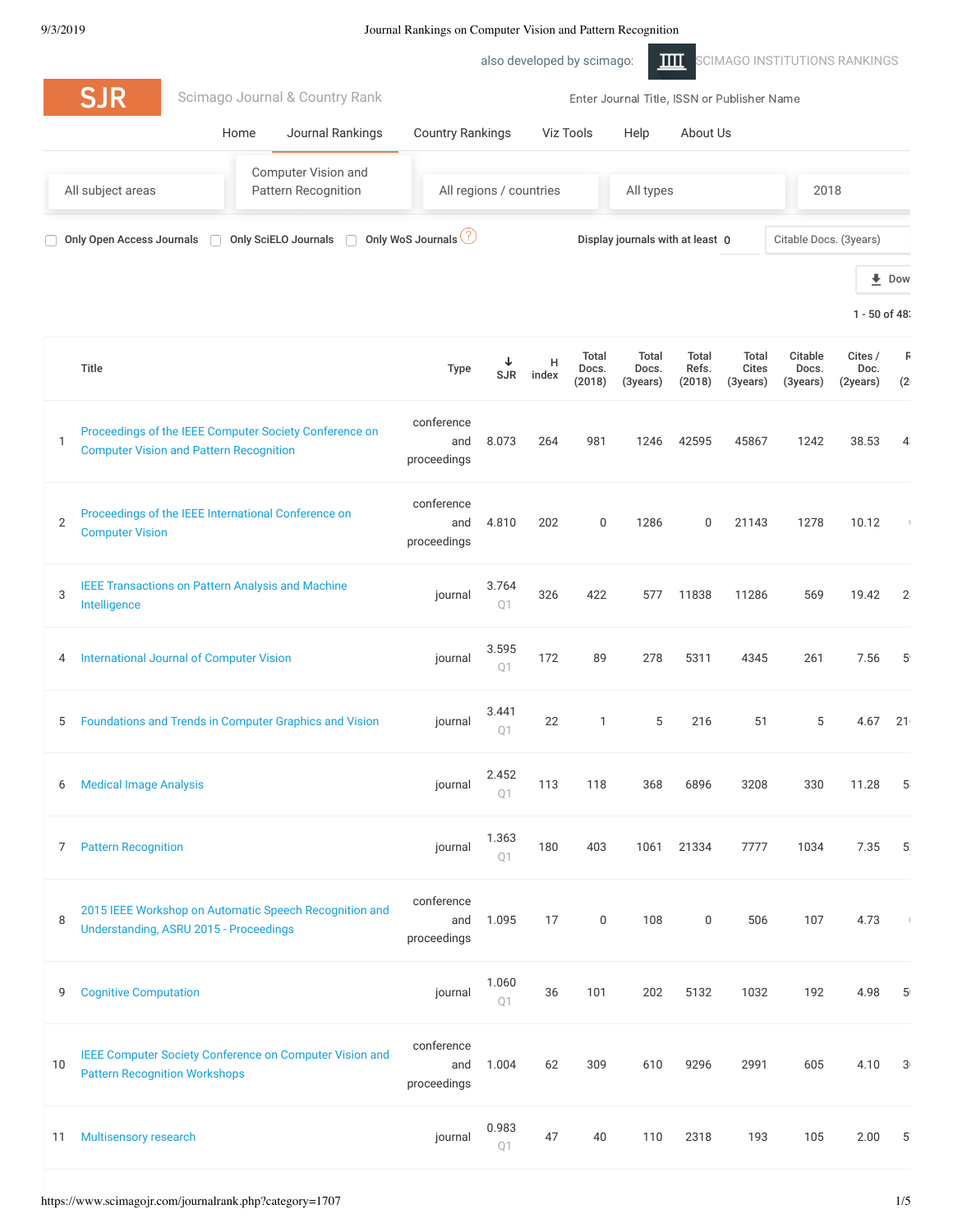|    | <b>Title</b>                                                                                                                                         | <b>Type</b>                      | ↓<br><b>SJR</b>         | Н<br>index | Total<br>Docs.<br>(2018) | Total<br>Docs.<br>(3years) | <b>Total</b><br>Refs.<br>(2018) | <b>Total</b><br><b>Cites</b><br>(3years) | Citable<br>Docs.<br>(3years) | Cites /<br>Doc.<br>(2years) | F<br>(2)       |
|----|------------------------------------------------------------------------------------------------------------------------------------------------------|----------------------------------|-------------------------|------------|--------------------------|----------------------------|---------------------------------|------------------------------------------|------------------------------|-----------------------------|----------------|
| 12 | <b>IEEE Transactions on Visualization and Computer Graphics</b>                                                                                      | journal                          | 0.957<br>O <sub>1</sub> | 118        | 409                      | 623                        | 13852                           | 2874                                     | 584                          | 4.99                        | 3.             |
| 13 | <b>Signal Processing</b>                                                                                                                             | journal                          | 0.905<br>Q <sub>1</sub> | 115        | 372                      | 1067                       | 14401                           | 5020                                     | 1049                         | 4.96                        | 3              |
| 14 | <b>Computerized Medical Imaging and Graphics</b>                                                                                                     | journal                          | 0.805<br>Q1             | 63         | 83                       | 224                        | 3535                            | 803                                      | 204                          | 4.06                        | $\overline{4}$ |
| 15 | International Journal of Machine Learning and Cybernetics                                                                                            | journal                          | 0.786<br>Q1             | 30         | 149                      | 316                        | 6129                            | 1167                                     | 312                          | 4.08                        | 4              |
| 16 | 2016 IEEE Winter Conference on Applications of Computer<br>Vision, WACV 2016                                                                         | conference<br>and<br>proceedings | 0.782                   | 16         | $\mathbf 0$              | 190                        | $\mathbf 0$                     | 837                                      | 189                          | 4.43                        |                |
| 17 | <b>Computer Vision and Image Understanding</b>                                                                                                       | journal                          | 0.766<br>O <sub>1</sub> | 124        | 99                       | 454                        | 5263                            | 1851                                     | 433                          | 3.70                        | 5              |
| 18 | AllThingsCellular 2015 - Proceedings of the 5th Workshop<br>on All Things Cellular: Operations, Applications and<br>Challenges, Part of SIGCOMM 2015 | conference<br>and<br>proceedings | 0.693                   | 6          | $\mathbf 0$              | 12                         | $\mathbf 0$                     | 36                                       | 10                           | 0.00                        |                |
| 19 | CoNEXT 2016 - Proceedings of the 12th International<br><b>Conference on Emerging Networking EXperiments and</b><br><b>Technologies</b>               | conference<br>and<br>proceedings | 0.688                   | 9          | $\mathbf 0$              | 40                         | $\mathbf 0$                     | 171                                      | 37                           | 4.62                        |                |
| 20 | Journal of the Optical Society of America A: Optics and<br><b>Image Science, and Vision</b>                                                          | journal                          | 0.686<br>01             | 144        | 299                      | 892                        | 9863                            | 1767                                     | 868                          | 1.97                        | 3 <sup>°</sup> |
| 21 | 2015 Information Theory and Applications Workshop, ITA<br>2015 - Conference Proceedings                                                              | conference<br>and<br>proceedings | 0.680                   | 10         | $\boldsymbol{0}$         | 52                         | $\mathbf 0$                     | 133                                      | 51                           | 0.00                        |                |
| 22 | Journal of Mathematical Imaging and Vision                                                                                                           | journal                          | 0.669<br>Q1             | 64         | 100                      | 222                        | 4287                            | 414                                      | 212                          | 1.76                        | $\overline{4}$ |
| 23 | <b>Pattern Recognition Letters</b>                                                                                                                   | journal                          | 0.662<br>Q1             | 139        | 350                      | 836                        | 9589                            | 3110                                     | 792                          | 3.94                        | $2^{\circ}$    |
| 24 | SIGGRAPH Asia 2015 Courses, SA 2015                                                                                                                  | conference<br>and<br>proceedings | 0.658                   | 3          | $\mathbf 0$              | 13                         | $\boldsymbol{0}$                | 19                                       | 12                           | 0.00                        | $\mathcal{A}$  |
| 25 | <b>Image and Vision Computing</b>                                                                                                                    | journal                          | 0.633<br>Q1             | 118        | 84                       | 270                        | 4529                            | 950                                      | 258                          | 3.38                        | 5              |
| 26 | International Journal of Computer Assisted Radiology and<br><b>Surgery</b>                                                                           | journal                          | 0.625<br>Q1             | 37         | 190                      | 611                        | 5430                            | 1424                                     | 594                          | 2.40                        | $\mathbf{2}$   |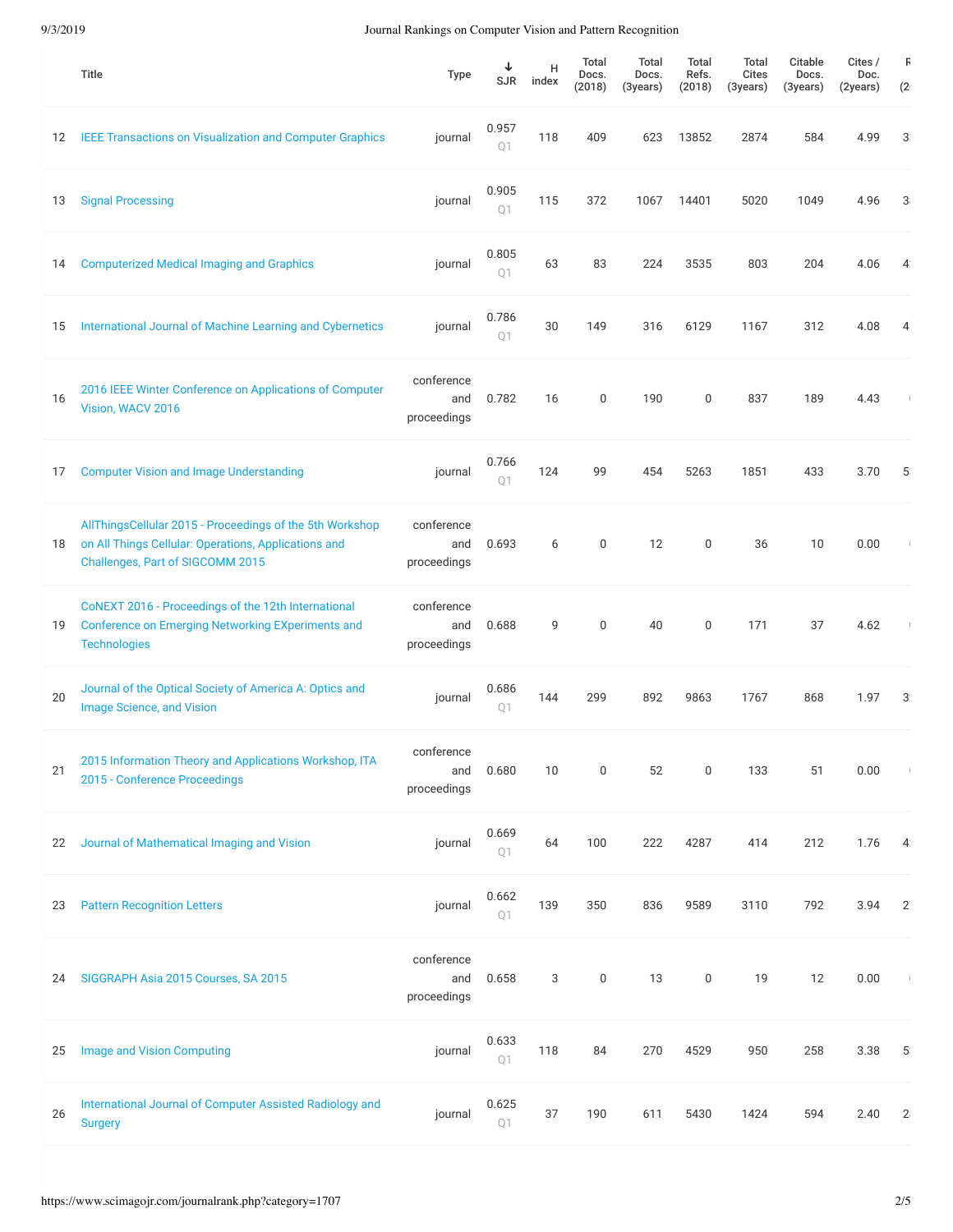|    | Title                                                                                                                                             | <b>Type</b>                      | <b>SJR</b>              | H<br>index     | Total<br>Docs.<br>(2018) | Total<br>Docs.<br>(3years) | <b>Total</b><br>Refs.<br>(2018) | Total<br><b>Cites</b><br>(3years) | Citable<br>Docs.<br>(3years) | Cites /<br>Doc.<br>(2years) | B<br>(2)       |
|----|---------------------------------------------------------------------------------------------------------------------------------------------------|----------------------------------|-------------------------|----------------|--------------------------|----------------------------|---------------------------------|-----------------------------------|------------------------------|-----------------------------|----------------|
| 27 | Proceedings - 2015 IEEE Winter Conference on Applications<br>of Computer Vision, WACV 2015                                                        | conference<br>and<br>proceedings | 0.616                   | 18             | 0                        | 157                        | 0                               | 483                               | 155                          | 0.00                        |                |
| 28 | Eurographics Workshop on 3D Object Retrieval, EG 3DOR                                                                                             | conference<br>and<br>proceedings | 0.612                   | 22             | 17                       | 57                         | 367                             | 129                               | 52                           | 3.13                        | 2              |
| 29 | Proceedings - 2016 2nd International Conference on Open<br>and Big Data, OBD 2016                                                                 | conference<br>and<br>proceedings | 0.611                   | 3              | $\mathbf 0$              | 16                         | 0                               | 102                               | 14                           | 7.29                        |                |
| 30 | IEEE International Conference on Intelligent Robots and<br><b>Systems</b>                                                                         | conference<br>and<br>proceedings | 0.589                   | 99             | 1075                     | 2683                       | 25386                           | 6088                              | 2678                         | 2.03                        | $\mathbf{2}$   |
| 31 | 12th Workshop on Analytic Algorithmics and Combinatorics<br>2015, ANALCO 2015                                                                     | conference<br>and<br>proceedings | 0.569                   | $\overline{4}$ | $\mathbf 0$              | 12                         | $\boldsymbol{0}$                | 13                                | 11                           | 0.00                        |                |
| 32 | <b>Signal Processing: Image Communication</b>                                                                                                     | journal                          | 0.562<br>Q2             | 72             | 157                      | 383                        | 6778                            | 1491                              | 377                          | 3.81                        | $\overline{4}$ |
| 33 | Visualization in Engineering @                                                                                                                    | journal                          | 0.537<br>Q2             | 13             | 7                        | 48                         | 403                             | 137                               | 48                           | 3.10                        | $5^{\circ}$    |
| 34 | 2016 ACM/IEEE 7th International Conference on Cyber-<br>Physical Systems, ICCPS 2016 - Proceedings                                                | conference<br>and<br>proceedings | 0.520                   | 9              | $\mathbf 0$              | 34                         | $\mathbf 0$                     | 95                                | 32                           | 2.97                        | $\mathbf{I}$   |
| 35 | IEEE-RAS International Conference on Humanoid Robots                                                                                              | conference<br>and<br>proceedings | 0.515                   | 28             | 0                        | 759                        | 0                               | 1366                              | 752                          | 1.49                        |                |
| 36 | <b>Speech Communication</b>                                                                                                                       | journal                          | 0.513<br>Q <sub>2</sub> | 93             | 110                      | 257                        | 5372                            | 664                               | 254                          | 2.23                        | $\overline{4}$ |
| 37 | Journal of Visual Communication and Image<br>Representation                                                                                       | journal                          | 0.508<br>Q <sub>2</sub> | 68             | 251                      | 653                        | 10712                           | 2275                              | 646                          | 3.13                        | 4.             |
| 38 | MADIMa 2016 - Proceedings of the 2nd International<br>Workshop on Multimedia Assisted Dietary Management, co-<br>located with ACM Multimedia 2016 | conference<br>and<br>proceedings | 0.507                   | 6              | 0                        | 15                         | $\boldsymbol{0}$                | 48                                | 13                           | 3.69                        |                |
| 39 | 19th Power Systems Computation Conference, PSCC 2016                                                                                              | conference<br>and<br>proceedings | 0.502                   | 8              | 0                        | 223                        | 0                               | 380                               | 222                          | 1.71                        | $\mathbb{R}^n$ |
| 40 | Proceedings of the 9th International Conference on Web<br>and Social Media, ICWSM 2015                                                            | conference<br>and<br>proceedings | 0.492                   | 17             | 0                        | 98                         | 0                               | 324                               | 97                           | 0.00                        |                |